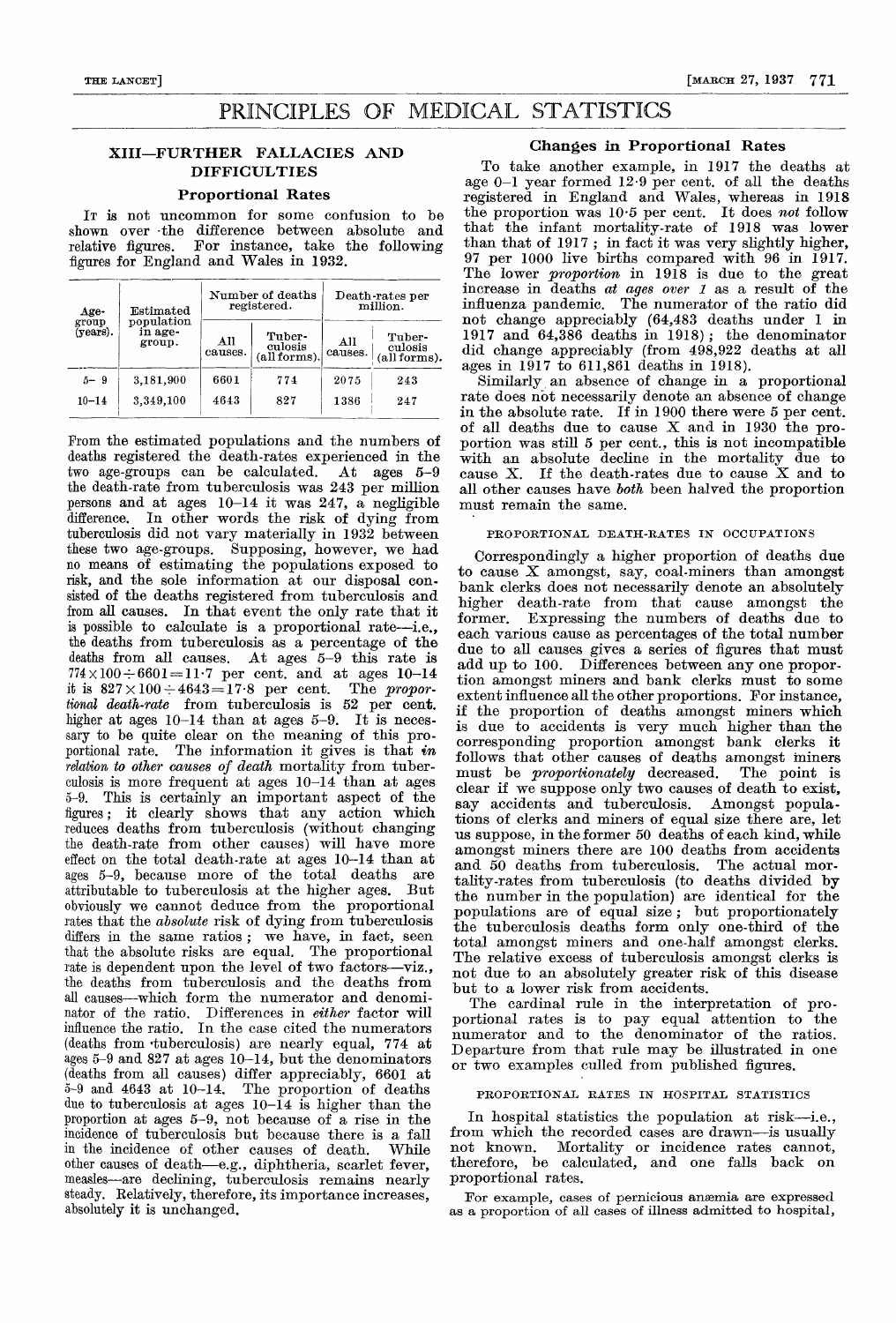the hospital being situated in the United States. Of the 47,203 admissions of persons who were born in the United States 291, or 0.62 per cent., were cases of pernicious anaemia ; of the 2814 admissions of persons who were born in England 25 were cases of pernicious anaemia or 0-89 per cent.; and of the 7559 admissions of persons who were born in Russia 14 were cases of pernicious anæmia or  $0.19$  per cent. It is impossible to accept these figures as adequate evidence of racial differences in the liability to pernicious anaemia. The mortality from that disease is correlated both with age and with sex, the deathrate rising with age and falling more heavily on women than on men. There is no doubt that the incidence varies similarly. The numerator of the proportional ratio (the number of cases of pernicious anaemia) is therefore influenced by the sex and age composition of the population from which the cases are drawn, and it is unlikely that the composition is the same in native-born and immigrant populations.

Equally the age and sex compositions of the populations at risk in the area may influence the admission rates for other causes of illness-i.e., the denominators of the ratios-since many causes of illness are correlated with age and sex. In the absence of any knowledge of the constitution of those populations it is impossible to draw reliable conclusions from these different proportions of pernicious anaemia.

# PROPORTIONAL RATES IN INFANCY

The infant mortality experienced at different stages of the first year of life was differentiated between urban and rural areas and gave the following figures :-

Deaths per 1000 Live Births at Different Months of Age

|         |        | Under    |       | Under |                |          |         |
|---------|--------|----------|-------|-------|----------------|----------|---------|
|         |        | 1 month. |       | $2-$  | $3-$           | $6 - 12$ | 1 year. |
| $Urban$ | $\sim$ | 29.67    | 12.06 |       | $8.73$ $22.77$ | 22.14    | 95.37   |
| Rural   |        | 23.77    | 7.14  | 5.18  | 10.38          | 11.39    | 58.66   |

Expressing these figures as proportions it is concluded that " it is significant that while the proportion of infants succumbing in the first month after birth was 31 per cent. in urban areas, it rose to 41 per cent. in rural areas, which points to the lack of institutional facilities in connexion with confinements in such districts and to the difficulty often experienced of summoning skilled medical assistance in time." Clearly that conclusion does not necessarily follow from the proportions. The *absolute* rate at under 1 month is lower in the rural areas than in the urban areas  $(23.77$  to  $29.67$ )—though possibly it might be lower still given better institutional facilities. But it will remain proportionately higher just as long as the urban environment shows a relatively excessive death-rate at ages  $1-12$  months. If 69 per cent, of the deaths are at ages  $1-12$ If 69 per cent. of the deaths are at ages  $1-12$ months in the urban areas and only 59 per cent. in the rural areas, then whatever the absolute rates at age 0-1 month the proportions must be 31 in the urban and 41 in the rural areas at that age—i.e., a *relatively* unfavourable state of affairs in the rural areas. Given the best possible in the rural areas that state of affairs will prevail so long as the urban areas show higher rates during the remainder of the first year.

From the absolute rates in fact two arguments<br>may be advanced. The smaller advantage in the The smaller advantage in the rural areas at 0-1 month compared with later ages may be the result of inferior institutional facilities there, or it may be due to the fact that the urban environment does not exert its maximum unfavourable effects until after the age of one month.

 $\ddot{\phantom{a}}$ 

#### STATISTICS OF POST-MORTEMS

Attention has been paid in recent years to the question as to whether cancer of the lung has increased. The recorded mortality statistics have been regarded as unsatisfactory evidence, for the rise apparent in those figures may be due to more accurate certification of death now than in the past. The number of post-mortems at which this form of malignant disease is found is held to be a more certain and less changeable basis. This number can be taken as the numerator of the rate. But in the absence of a knowledge of the population from which the hospital draws its inmates, an incidence rate cannot be calculated. In its place a proportional rate is used, taking, for instance, as the denominator either the total number of post-mortems carried out, or the total of all cases of disease admitted to the hospital. Thus we have the cases of cancer of the lung observed at postmortem as a proportion of all post-mortems or of all cases admitted. Calculating this ratio year by year shows its secular trend. In interpreting this trend we have to consider possible changes both in the numerator and the denominator. The numerator, cases of cancer of the lung found at post-mortems, may be influenced by an increasing interest in the condition ; persons in whom it is now suspected may be more frequently submitted to post-mortem than<br>in past years. If the denominator were unchanged this would give an apparently rising incidence. But it is equally important to inquire whether the denominator has changed-i.e., all post-mortems or all cases admitted. If the criteria upon which postmortem examination or admission to hospital are based have changed with time this will also inevitably influence the trend of the ratio. An addition to the denominator of cases or post-mortems that would not have been present in earlier years must result in a declining ratio, even though the actual incidence rate of cancer of the lung on the population exposed to risk has not changed.

For example, suppose the incidence of cancer of the lung in the unknown population is 5 cases per annum, all of which come to the hospital, and are recognised, and this number is unchanged between 1900 and 1930. If in 1900 there were 500 post-mortems carried out then the proportional rate is 5 in 500 ; if in 1930 a laudable attempt to determine more accurately the causes of death of patients led to an increase of the post-mortem examination to 600, the ratio falls to 5 in 600, without any change in the real incidence.

It may, perhaps, be reiterated that the denominator needs just as much consideration as the numerator.

### The Problem of Attributes

In medical statistics subdivisions of the cases treated have often to be made in order to ensure that like is being compared with like. It is obviously idle to compare the fate of two groups of patients with cancer of the cervix uteri treated by different methods, if one group contains 50 per cent. of persons whose disease was far advanced when treatment was begun and the other had but 10 per cent. in the same category. To avoid this fallacy an attempt is made to classify the patients according to the stage, or severity, of the disease when first seen. Such a division, it is recognised, may be influenced by the different interpretation of what constitutes degrees of severity by the observers, and such statistics must always be regarded with that difficulty in mind.

For instance, one hospital classifies two-thirds of its patients to stages of disease 1 and 2 and one-third to